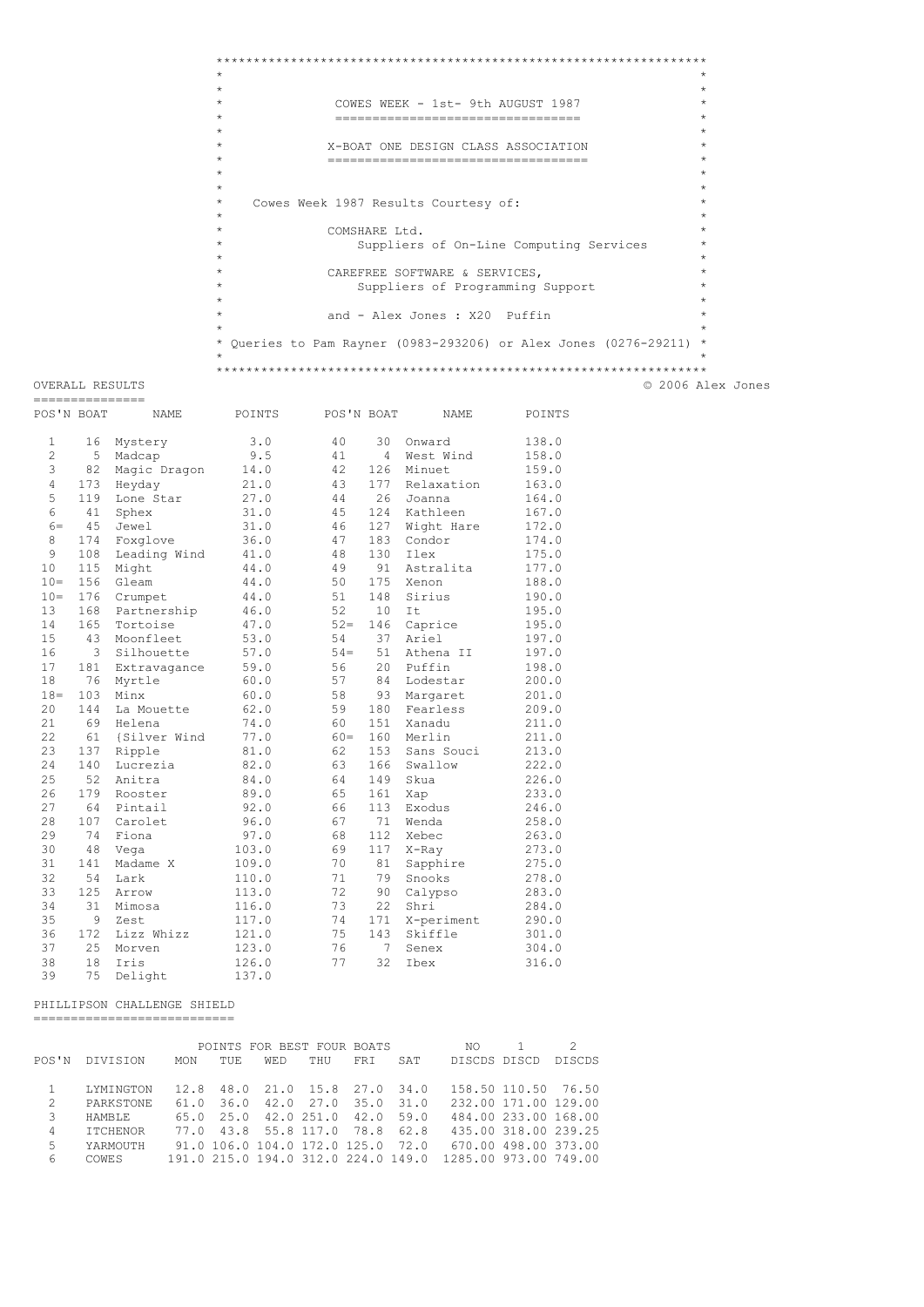|             |                        |  |         |             |                |              |   | *********************          |       |         |   |                                                            |               |       |            |     |             |        |
|-------------|------------------------|--|---------|-------------|----------------|--------------|---|--------------------------------|-------|---------|---|------------------------------------------------------------|---------------|-------|------------|-----|-------------|--------|
|             |                        |  | $\star$ |             | POINTS         |              |   | RACES                          |       | $\star$ |   |                                                            | POINTS TOTALS |       |            |     |             |        |
|             | PROVISIONAL OR FINAL F |  |         | $F^*$ $F^-$ | -F             | $\mathbf{F}$ | F | F.                             | - F I | $\star$ | F | NO.                                                        |               |       |            |     | POSITION    |        |
|             |                        |  |         |             |                |              |   | SA SU * MO TU WE TH FR SA * SU |       |         |   | DTS-                                                       | DTS-          | DTS-  |            |     | LIST        |        |
|             |                        |  |         | $1 \t2 \t3$ | $\overline{4}$ | .5           |   | 678*                           |       |         | 9 | CARDS CARD                                                 |               | CARDS |            |     |             |        |
| <b>BOAT</b> | NAME                   |  | $\star$ |             |                |              |   |                                |       | $\star$ |   |                                                            |               |       | POS'N BOAT |     | NAME        | POINTS |
|             | 20 Puffin              |  |         |             |                |              |   |                                |       |         |   | 43 RE * 55 53 54 NF 58 36 * 7 334.0 256.0 198.0            |               |       |            | 175 | Xenon       | 188.0  |
|             | 32 Ibex                |  |         |             |                |              |   |                                |       |         |   | $== == * == NS == RE == DO * == 476.0 396.0 316.0$         |               |       |            |     | 146 Caprice | 195.0  |
|             | 51 Athena II           |  |         |             |                |              |   |                                |       |         |   | $==$ $==$ $*$ 57 RE 46 RE 53 41 $*$ $==$ 353.0 275.0 197.0 |               |       | 3.         | 51  | Athena II   | 197.0  |
|             | 71 Wenda               |  |         |             |                |              |   |                                |       |         |   | 33 ND * 48 54 DO RE ND NS * == 416.0 336.0 258.0           |               |       |            | 20  | Puffin      | 198.0  |
|             | 79 Snooks              |  |         |             |                |              |   |                                |       |         |   | ND ND $* == == == == == 38 * 8 438.0 358.0 278.0$          |               |       | 5.         | 71  | Wenda       | 258.0  |
|             | 117 X-Ray              |  |         |             |                |              |   |                                |       |         |   | ND == * ND 58 59 == ND ND * 6 431.0 351.0 273.0            |               |       | 6          | 117 | X-Ray       | 273.0  |
|             | 146 Caprice            |  |         |             |                |              |   |                                |       |         |   | 32 DO * 31 61 51 ND 52 NS * == 353.0 273.0 195.0           |               |       |            | 79  | Snooks      | 278.0  |
|             | 175 Xenon              |  |         |             |                |              |   |                                |       |         |   | $14 = * NS 50 43 NS 61 34 * NS 348.0 268.0 188.0$          |               |       | 8          | 32  | Ibex        | 316.0  |
|             |                        |  |         |             |                |              |   | *********************          |       |         |   |                                                            |               |       |            |     |             |        |

| <b>HAMBLE</b> |                        |    |                                  |         |   |                |    |   |       |                       |         |                                      |                                                    |               |                   |                   |     |              |        |
|---------------|------------------------|----|----------------------------------|---------|---|----------------|----|---|-------|-----------------------|---------|--------------------------------------|----------------------------------------------------|---------------|-------------------|-------------------|-----|--------------|--------|
| ======        |                        |    |                                  |         |   |                |    |   |       | ********************* |         |                                      |                                                    |               |                   |                   |     |              |        |
|               |                        |    |                                  | $\star$ |   | POINTS         |    |   | RACES |                       | $\star$ |                                      |                                                    | POINTS TOTALS |                   |                   |     |              |        |
|               | PROVISIONAL OR FINAL F |    | F                                | $\star$ | F | F              | F  | F | F     | F                     | $\star$ | F                                    | NO.                                                |               | $\mathfrak{D}$    |                   |     | POSITION     |        |
|               |                        |    | SA SU * MO TU WE TH FR SA * SU   |         |   |                |    |   |       |                       |         |                                      | $DIS-$                                             | DIS-          | $DIS-$            |                   |     | LIST         |        |
|               |                        |    | $\mathcal{L}$                    | $\star$ | 3 | $\overline{4}$ | .5 | 6 | 7     | 8                     | $\star$ | 9                                    | CARDS CARD                                         |               | CARDS             |                   |     |              |        |
| BOAT          | NAME                   |    |                                  | $\star$ |   |                |    |   |       |                       | $\star$ |                                      |                                                    |               |                   | POS'N BOAT        |     | NAME         | POINTS |
|               | 37 Ariel               |    |                                  |         |   |                |    |   |       |                       |         | 45 ND * 46 33 NS RE 40 ND * ND       | 355.0 275.0 197.0                                  |               |                   | $\mathbf{1}$      | 82  | Magic Dragon | 14.0   |
|               | 54 Lark                |    |                                  |         |   |                |    |   |       |                       |         | 30 ND * 23 17 27 RE 43 ND * ==       |                                                    |               | 266.0 188.0 110.0 | 2                 | 174 | Foxglove     | 36.0   |
|               | 81 Sapphire            |    |                                  |         |   |                |    |   |       |                       |         |                                      | $== == * NS == NS == == 35 * == 435.0 355.0 275.0$ |               |                   | 3                 | 140 | Lucrezia     | 82.0   |
|               | 82 Magic Dragon        |    | $ND == *$                        |         |   | 3 5 9 NF       |    |   |       |                       |         |                                      | $4 \quad 2 \times 3 = 101.0$                       | 23.0          | 14.0              | 4                 | 179 | Rooster      | 89.0   |
|               | 84 Lodestar            |    |                                  |         |   |                |    |   |       |                       |         |                                      | 29 RE * 53 60 36 ND 51 NS * NS 358.0 278.0 200.0   |               |                   | 5                 | 54  | Lark         | 110.0  |
|               | 90 Calypso             |    | $== == * NS 47 NS RE ND NS * NS$ |         |   |                |    |   |       |                       |         |                                      |                                                    |               | 443.0 363.0 283.0 | 6                 | 172 | Lizz Whizz   | 121.0  |
|               | 91 Astralita           |    |                                  |         |   |                |    |   |       |                       |         | $==$ RE $* == 19$ 37 NS 41 == $* ==$ |                                                    |               | 337.0 257.0 177.0 | 7                 | 124 | Kathleen     | 167.0  |
|               | 112 Xebec              |    |                                  |         |   |                |    |   |       |                       |         |                                      | 37 ND * NS == == ND 25 NS * == 423.0 343.0 263.0   |               |                   | 8                 | 127 | Wight Hare   | 172.0  |
|               | 113 Exodus             |    |                                  |         |   |                |    |   |       |                       |         |                                      | 42 ND * 54 RE 60 ND 54 ND * == $402.0$ 324.0 246.0 |               |                   | 9                 | 130 | Ilex         | 175.0  |
|               | 124 Kathleen           |    |                                  |         |   |                |    |   |       |                       |         |                                      | 8 ND * DO 44 DO RE 30 15 * ND 323.0 245.0 167.0    |               |                   | 10                | 91  | Astralita    | 177.0  |
|               | 127 Wight Hare         |    |                                  |         |   |                |    |   |       |                       |         |                                      | RE RE * 43 ND 56 RE 46 27 * == 328.0 250.0 172.0   |               |                   | 11                | 37  | Ariel        | 197.0  |
|               | 130 Ilex               |    |                                  |         |   |                |    |   |       |                       |         | ND NF * ND 52 39 NF 60 24 * 9        | 331.0 253.0 175.0                                  |               |                   | $12 \overline{ }$ | 84  | Lodestar     | 200.0  |
|               | 140 Lucrezia           |    | $6 == * 32 RE 25 RE$             |         |   |                |    |   |       |                       |         |                                      | $718 * == 238.0160.082.0$                          |               |                   | 13                | 166 | Swallow      | 222.0  |
|               | 143 Skiffle            |    |                                  |         |   |                |    |   |       |                       |         | 44 ND * DO NS RE NS 65 NS * NS       |                                                    |               | 461.0 381.0 301.0 | 14                | 113 | Exodus       | 246.0  |
|               | 166 Swallow            |    |                                  |         |   |                |    |   |       |                       |         |                                      | 19 RE * DO 4 62 NF RE ND * 2 378.0 300.0 222.0     |               |                   | 1.5               | 112 | Xebec        | 263.0  |
|               | 171 X-periment         |    |                                  |         |   |                |    |   |       |                       |         | $== RE * NS NS 52 RE == NS * NS$     | 450.0 370.0 290.0                                  |               |                   | 16                | 81  | Sapphire     | 275.0  |
|               | 172 Lizz Whizz         |    | $4 == * DO 14 23 RE$             |         |   |                |    |   |       |                       |         | 6 DO * ND                            |                                                    |               | 277.0 199.0 121.0 | 17                | 90  | Calypso      | 283.0  |
|               | 174 Foxglove           |    | $18 == * 10$                     |         |   | $\overline{2}$ |    |   |       |                       |         | 7 17 31 DQ * ==                      | 145.0                                              | 67.0          | 36.0              | 18                | 171 | X-periment   | 290.0  |
|               | 179 Rooster            | 26 |                                  |         |   | $5 * 29 26$    |    |   |       |                       |         | $3 \text{ ND } 47 \text{ 31 } * ==$  | 214.0 136.0                                        |               | 89.0              | 19                | 143 | Skiffle      | 301.0  |
|               |                        |    |                                  |         |   |                |    |   |       | ********************* |         |                                      |                                                    |               |                   |                   |     |              |        |

|         | <b>ITCHENOR</b>        |    |                |         |                |                  |      |                                |                |     |         |             |             |               |                   |            |                 |              |        |
|---------|------------------------|----|----------------|---------|----------------|------------------|------|--------------------------------|----------------|-----|---------|-------------|-------------|---------------|-------------------|------------|-----------------|--------------|--------|
|         |                        |    |                |         |                |                  |      | *********************          |                |     |         |             |             |               |                   |            |                 |              |        |
|         |                        |    |                | $\star$ |                | POINTS           |      |                                | RACES          |     | $\star$ |             |             | POINTS TOTALS |                   |            |                 |              |        |
|         | PROVISIONAL OR FINAL F |    | F              | $\star$ | F              | F                | F    | F                              | F              | F   | $\star$ | F           | NO.         |               | 2                 |            |                 | POSITION     |        |
|         |                        |    | $SA$ $SIJ$ $*$ |         | MO             | TU               | WЕ   | TH                             | FR SA          |     | $\star$ | SU          | DIS-        | DIS-          | DTS-              |            |                 | LIST         |        |
|         |                        |    |                | $2 *$   | $\overline{3}$ | $\overline{4}$   | .5   | 6                              |                | 8   | $\star$ | 9           | CARDS CARD  |               | CARDS             |            |                 |              |        |
| BOAT    | NAME                   |    |                | $\star$ |                |                  |      |                                |                |     | $\star$ |             |             |               |                   | POS'N BOAT |                 | NAME         | POINTS |
| $10$ It |                        |    | $== = =$       | $\star$ | 47             |                  |      | 57 34 RE 57 NS $* ==$          |                |     |         |             |             |               | 353.0 273.0 195.0 | ı          | 16              | Mystery      | 3.0    |
|         | 16 Mystery             | ΝF | $=$ $+$        |         | 5              |                  |      | RE                             |                |     | $\star$ | $=$         | 86.0        | 8.0           | 3.0               | 2          | 181             | Extravagance | 59.0   |
|         | 22 Shri                |    | $RE =$ $*$     |         |                |                  |      | DO RE 62 ND 66 ND * NS         |                |     |         |             |             |               | 440.0 362.0 284.0 | 3          | 103             | Minx         | 60.0   |
|         | 26 Joanna              |    |                |         |                |                  |      | 41 == * 45 59 18 RE 42 RE * == |                |     |         |             |             |               | 320.0 242.0 164.0 | 4          | 52              | Anitra       | 84.0   |
|         | 30 Onward              |    | $==$ RF.       | $\star$ |                |                  |      | 50 55 RE 18 37 33              |                |     |         | $\star$ $=$ |             |               | 271.0 193.0 138.0 | .5         | 141             | Madame X     | 109.0  |
|         | 52 Anitra              |    | 5 NF           | $\star$ | 33.            | 22               | - 50 | NF                             | -21            | -8  | $\star$ | ND          | 212.0 134.0 |               | 84.0              | 6          | 30              | Onward       | 138.0  |
|         | 103 Minx               |    | 38 RF          | $\star$ | 2.5            | 11 15            |      | 9                              | -34            | RF. |         | * NS        | 172.0       | 94.0          | 60.0              | 7          | 177             | Relaxation   | 163.0  |
|         | 141 Madame X           |    |                |         |                | 34 RE * 35 28 24 |      | NF 50 22 $* ==$                |                |     |         |             |             |               | 237.0 159.0 109.0 | 8          | 26              | Joanna       | 164.0  |
|         | 149 Skua               |    |                |         |                |                  |      | 31 RE * 36 NS 53 RE 59 NS * == |                |     |         |             |             |               | 386.0 306.0 226.0 | 9          | 10 <sup>°</sup> | It           | 195.0  |
|         | 151 Xanadu             |    | $==$ ND        | $\star$ |                |                  |      | 42 35 ND ND 56 == $* ==$       |                |     |         |             |             |               | 369.0 289.0 211.0 | 10         | 180             | Fearless     | 209.0  |
|         | 177 Relaxation         |    | RE RE          | $\star$ |                | 58 51            | 2.2  | NF                             | $76.32 \div =$ |     |         |             |             |               | 317.0 239.0 163.0 | 11         | 151             | Xanadu       | 211.0  |
|         | 180 Fearless           |    | $52 =$         | $\star$ |                |                  |      | 44 32 RE RE 55 DO * ==         |                |     |         |             |             |               | 365.0 287.0 209.0 | 12         | 149             | Skua         | 226.0  |
|         | 181 Extravagance       |    | $21 ==$        | $\star$ |                |                  |      | 14 10 35 12 23 DO * ==         |                |     |         |             | 172.0       | 94.0          | 59.0              | 13         | 2.2.            | Shri         | 284.0  |
|         |                        |    |                |         |                |                  |      | *********************          |                |     |         |             |             |               |                   |            |                 |              |        |

COWES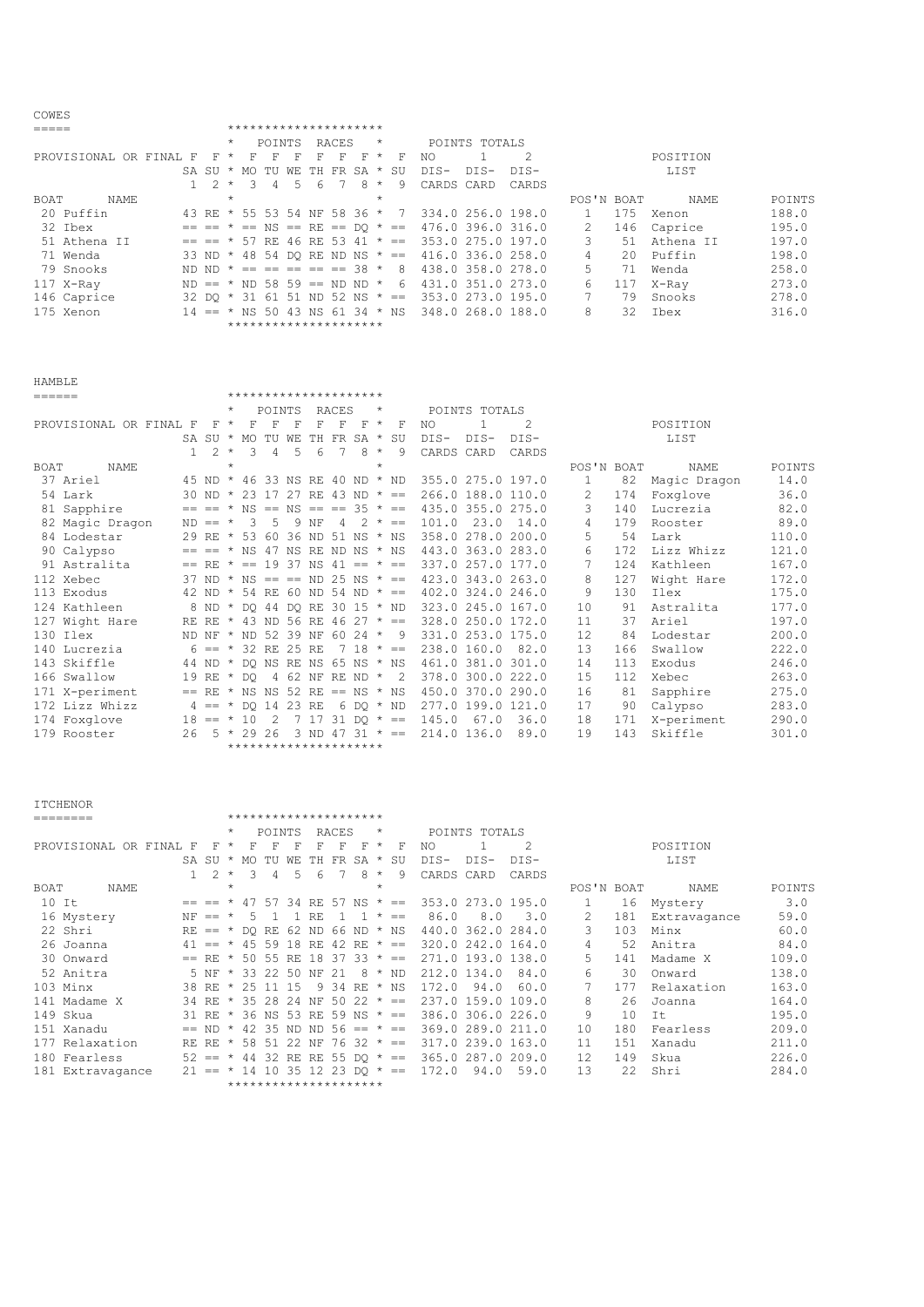### LYMINGTON

|             | TT⊼TTIA T∩TA           |                 |                   |           |                         |                   |            |                                  |          |                         |          |                                    |                   |               |                   |               |     |             |        |
|-------------|------------------------|-----------------|-------------------|-----------|-------------------------|-------------------|------------|----------------------------------|----------|-------------------------|----------|------------------------------------|-------------------|---------------|-------------------|---------------|-----|-------------|--------|
|             |                        |                 |                   |           |                         |                   |            | *********************            |          |                         |          |                                    |                   |               |                   |               |     |             |        |
|             |                        |                 |                   | $\star$   |                         | POINTS            |            |                                  | RACES    |                         | $^\star$ |                                    |                   | POINTS TOTALS |                   |               |     |             |        |
|             | PROVISIONAL OR FINAL F |                 |                   | $F \star$ | F                       | F                 | F          | F                                | F        | F                       | $^\star$ | F                                  | NO                |               | $\mathcal{L}$     |               |     | POSITION    |        |
|             |                        |                 | $SA$ $SIJ$ $*$    |           |                         | MO TU             | WF.        | TH                               | FR SA *  |                         |          | SU                                 | $DTS-$            | DTS-          | DTS-              |               |     | LIST        |        |
|             |                        | $\mathbf{1}$    |                   | $2 *$     | $\overline{\mathbf{3}}$ | 4                 | .5         | 6                                |          | 8                       | $\star$  | 9                                  | CARDS CARD        |               | CARDS             |               |     |             |        |
| <b>BOAT</b> | <b>NAME</b>            |                 |                   | $\star$   |                         |                   |            |                                  |          |                         | $\star$  |                                    |                   |               |                   | POS'N BOAT    |     | <b>NAME</b> | POINTS |
|             | 3 Silhouette           |                 | $1$ RE $*$        |           |                         |                   | 2 37 10 RE |                                  |          | 8 DQ * NS               |          |                                    | 213.0 135.0       |               | 57.0              | 1.            | 5.  | Madcap      | 9.5    |
|             | 5 Madcap               |                 | $10 == *$         |           | $\mathbf{1}$            | 3                 |            | $5 \quad 1$                      |          | 5 RE                    | $\star$  | $= -$                              |                   | 92.5 14.5     | 9.5               | $\mathcal{L}$ | 119 | Lone Star   | 27.0   |
|             | 7 Senex                |                 |                   |           |                         |                   |            |                                  |          |                         |          | ND == $*$ NS NS RE RE 68 == $*$ == |                   |               | 464.0 384.0 304.0 | 3             | 45  | Jewel       | 31.0   |
|             | 9 Zest                 |                 |                   |           |                         | $== == * == == ?$ |            |                                  |          |                         |          | $2 \t15 == * ==$                   | 277.0 197.0 117.0 |               |                   | 4             | 156 | Gleam       | 44.0   |
|             | 18 Iris                |                 |                   |           |                         |                   |            | $==$ RE * 20 27 DO NF 49 30 * NS |          |                         |          |                                    |                   |               | 282.0 204.0 126.0 | $4 =$         | 176 | Crumpet     | 44.0   |
|             | 45 Jewel               |                 | $== == *$         |           | 22 13                   |                   |            | 2 RE                             | $-11$    |                         |          | $5 * =$                            | 131.0             | 53.0          | 31.0              | 6             | -3  | Silhouette  | 57.0   |
|             | 48 Vega                |                 | $20$ RF $*$       |           |                         |                   |            | 11 49 19 NF 24 DO *              |          |                         |          | $\overline{4}$                     |                   |               | 259.0 181.0 103.0 | 7             | 76  | Myrtle      | 60.0   |
|             | 69 Helena              | 13 <sup>°</sup> |                   | $4 *$     |                         |                   |            | 6 20 28 NF 20 37 $* ==$          |          |                         |          |                                    | 189.0 111.0       |               | 74.0              | 8             | 144 | La Mouette  | 62.0   |
|             | 76 Myrtle              |                 | $== == *$         |           |                         |                   |            | 8 15 30 ND 12 25 $* ==$          |          |                         |          |                                    | 168.0             | 90.0          | 60.0              | 9             | 69  | Helena      | 74.0   |
|             | 93 Margaret            |                 | $==$ RE $*$       |           |                         |                   |            | 39 42 57 NF 63 NS * NS           |          |                         |          |                                    |                   |               | 359.0 279.0 201.0 | 10            | 48  | Vega        | 103.0  |
|             | 119 Lone Star          |                 | $12 \text{ ND}$ * |           |                         |                   | 4 17 29 ND |                                  | 3        | $\overline{\mathbf{3}}$ | $\star$  | $= -$                              | 134.0             | 56.0          | 27.0              | 11            | 9   | Zest        | 117.0  |
|             | 144 La Mouette         |                 |                   |           |                         | $2 == * 3448$     |            | 6 15 13 28 * NS                  |          |                         |          |                                    | 144.0             | 96.0          | 62.0              | 12.           | 18  | Iris        | 126.0  |
|             | 156 Gleam              |                 | $24 == * 13.38$   |           |                         |                   | 41         | 8                                | 16       |                         | $\star$  | $= -$                              | 123.0             | 82.0          | 44.0              | 13            | 183 | Condor      | 174.0  |
|             | 160 Merlin             |                 | $==$ ND $*$       |           |                         |                   |            | 40 RE 45 RE 48 NF * NS           |          |                         |          |                                    |                   |               | 367.0 289.0 211.0 | 14            | 93  | Margaret    | 201.0  |
|             | 161 Xap                |                 | 35 RE *           |           |                         |                   |            | DO RE 38 RE 39 NS $* ==$         |          |                         |          |                                    |                   |               | 391.0 311.0 233.0 | 15            | 160 | Merlin      | 211.0  |
|             | 176 Crumpet            |                 |                   |           |                         | $36 == * 1236$    | - 8        |                                  | $52919*$ |                         |          | $\overline{\phantom{a}}$           | 109.0             | 73.0          | 44.0              | 16            | 161 | Xap         | 233.0  |
|             | 183 Condor             |                 |                   |           |                         |                   |            |                                  |          |                         |          | 17 RE * 17 46 ND RE 33 DO * ==     | 330.0 252.0 174.0 |               |                   | 17            | 7   | Senex       | 304.0  |
|             |                        |                 |                   |           |                         |                   |            | *********************            |          |                         |          |                                    |                   |               |                   |               |     |             |        |

|      | PARKSTONE              |              |                         |         |     |        |       |                          |         |         |            |         |        |               |                   |                |     |              |        |
|------|------------------------|--------------|-------------------------|---------|-----|--------|-------|--------------------------|---------|---------|------------|---------|--------|---------------|-------------------|----------------|-----|--------------|--------|
|      | =========              |              |                         |         |     |        |       | *********************    |         |         |            |         |        |               |                   |                |     |              |        |
|      |                        |              |                         | $\star$ |     | POINTS |       |                          | RACES   |         | $^{\star}$ |         |        | POINTS TOTALS |                   |                |     |              |        |
|      | PROVISIONAL OR FINAL F |              | F                       | $\star$ | F   | F      | F     | F                        | F       | F       | $^{\star}$ | F       | NO.    |               | $\mathfrak{D}$    |                |     | POSITION     |        |
|      |                        |              | SA SU                   | $\star$ | MO  |        | WF.   | TН                       | FR      | SA      | $\star$    | SU      | $DTS-$ | $DTS-$        | $DTS-$            |                |     | LIST         |        |
|      |                        | $\mathbf{1}$ | $\mathcal{L}$           | $\star$ | २   | 4      | 5     | 6                        |         | 8       | $^{\star}$ | 9       | CARDS  | CARD          | CARDS             |                |     |              |        |
| BOAT | NAME                   |              |                         | $\star$ |     |        |       |                          |         |         | $\star$    |         |        |               |                   | POS'N BOAT     |     | NAME         | POINTS |
|      | 25 Morven              |              | $== == *$               |         |     |        |       | 37 16 32 NS 38 NS $* ==$ |         |         |            |         |        |               | 283.0 203.0 123.0 | $\mathbf{1}$   | 173 | Heyday       | 21.0   |
|      | 31 Mimosa              |              | $25 \text{ ND}$ *       |         |     |        |       | 26 45 31 RE 14 DO * ==   |         |         |            |         |        |               | 272.0 194.0 116.0 | $\overline{2}$ | 41  | Sphex        | 31.0   |
|      | 41 Sphex               | DO.          | $\overline{\mathbf{3}}$ | $\star$ | 9   |        | -11   | 6                        | 9       | 10      | $\star$    | .5      | 52.0   | 41.0          | 31.0              | 3.             | 108 | Leading Wind | 41.0   |
|      | 43 Moonfleet           |              | 7 RE                    | $\star$ | 19  | 21     | 16    |                          | 4 19 14 |         | $\star$    | $=$     | 93.0   | 72.0          | 53.0              | 4              | 168 | Partnership  | 46.0   |
|      | 61 (Silver Wind        |              | 16 NF                   | $\star$ | 2.4 | 41     | 49    | 14                       | 22      | 17      | $\star$    | $=$     |        | 167.0 118.0   | 77.0              | 5.             | 43  | Moonfleet    | 53.0   |
|      | 64 Pintail             |              | 27 RE                   | $\star$ | 28  | 2.0    | - 2.1 | RE.                      | 35 23   |         |            | * NS    |        | 205.0 127.0   | 92.0              | 6              | 61  | {Silver Wind | 77.0   |
|      | 74 Fiona               |              | RE RE                   | $\star$ | 38  | 29     | 48    | 16                       | 32      | 2.0     | $\star$    | $=$     |        | 183.0 135.0   | 97.0              |                | 137 | Ripple       | 81.0   |
|      | 107 Carolet            |              | 3 RE                    | $\star$ | DO. |        | 9 4 7 | RE                       | 28      | $12 *$  |            | $= -$   |        | 252.0 174.0   | 96.0              | 8              | 64  | Pintail      | 92.0   |
|      | 108 Leading Wind       |              | 22 ND                   | $\star$ | 18  | 12     | 13    | 10                       | -27     |         |            | $6 * =$ | 86.0   | 59.0          | 41.0              | 9              | 107 | Carolet      | 96.0   |
|      | 126 Minuet             |              | 39 ND                   | $\star$ | 49  | 40     | 55    | RE                       | 44      | 26 * NS |            |         |        |               | 292.0 214.0 159.0 | 10             | 74  | Fiona        | 97.0   |
|      | 137 Ripple             |              | 11 ND                   | $\star$ | 30  | 30     | 4 N   | RE.                      | 10      |         | $\star$    | $=$     |        | 199.0 121.0   | 81.0              | 11             | 31  | Mimosa       | 116.0  |
|      | 168 Partnership        | 9            | 2.                      | $\star$ | 15  | 31     |       |                          |         | -6      | $\star$    | $=$     | 94.0   | 63.0          | 46.0              | 12.            | 2.5 | Morven       | 123.0  |
|      | 173 Heyday             | 1.5          |                         |         |     | 8      |       |                          |         |         | $\star$    | $=$     | 56.0   | 35.0          | 21.0              | 13             | 126 | Minuet       | 159.0  |
|      |                        |              |                         |         |     |        |       | *********************    |         |         |            |         |        |               |                   |                |     |              |        |

| YARMOUTH             |                                  |         |                              |                          |     |       |         |         |         |             |            |               |                   |            |     |            |        |
|----------------------|----------------------------------|---------|------------------------------|--------------------------|-----|-------|---------|---------|---------|-------------|------------|---------------|-------------------|------------|-----|------------|--------|
|                      |                                  |         | *********************        |                          |     |       |         |         |         |             |            |               |                   |            |     |            |        |
|                      |                                  | $\star$ |                              | POINTS                   |     |       | RACES   |         | $\star$ |             |            | POINTS TOTALS |                   |            |     |            |        |
| PROVISIONAL OR FINAL | F<br>F                           | $\star$ | F                            | F                        | F   | F     | F       | F       | $\star$ | F           | NO         |               |                   |            |     | POSITION   |        |
|                      | SA SU                            |         | * M∩                         | TU                       | WF. | TH    |         | FR SA * |         | SU          | $DTS-$     | $DTS-$        | DIS-              |            |     | LIST       |        |
|                      | $\mathcal{P}$                    | $\star$ | 3                            | 4                        | 5.  | 6     |         | 8       | $\star$ | 9           | CARDS CARD |               | CARDS             |            |     |            |        |
| NAME<br>BOAT         |                                  | $\star$ |                              |                          |     |       |         |         | $\star$ |             |            |               |                   | POS'N BOAT |     | NAME.      | POINTS |
| 4 West Wind          | RE ND * 27 25 42 NS 64 == * ==   |         |                              |                          |     |       |         |         |         |             |            |               | 318.0 238.0 158.0 |            | 115 | Might      | 44.0   |
| 75 Delight           | $28 == * 52$ 39 33 NF 36 29 * == |         |                              |                          |     |       |         |         |         |             |            |               | 267.0 189.0 137.0 |            | 165 | Tortoise   | 47.0   |
| 115 Might            | ND == $*$ 16 23 12               |         |                              |                          |     |       | 3 26 13 |         |         | $\star$ $=$ | 93.0       | 67.0          | 44.0              | 3.         | 125 | Arrow      | 113.0  |
| 125 Arrow            | $==$ RF.                         | $\star$ |                              | 41 34 17 RE 45 21 * NS   |     |       |         |         |         |             |            |               | 236.0 158.0 113.0 | 4          | 75  | Delight    | 137.0  |
| 148 Sirius           | ND ND                            |         | $*$ 51 42 58 ND == 39 $*$ ND |                          |     |       |         |         |         |             |            |               | 348.0 268.0 190.0 | 5.         | 4   | West Wind  | 158.0  |
| 153 Sans Souci       | $==$ RF.                         | $\star$ |                              | 56 56 61 RE 66 40 $* ==$ |     |       |         |         |         |             |            |               | 357.0 279.0 213.0 | 6          | 148 | Sirius     | 190.0  |
| 165 Tortoise         | $23 ==$                          | $\star$ |                              | 7 24                     | 44  | 13 18 |         | $9 *$   |         |             | 115.0      | 71.0          | 47.0              |            | 153 | Sans Souci | 213.0  |
|                      |                                  |         | *********************        |                          |     |       |         |         |         |             |            |               |                   |            |     |            |        |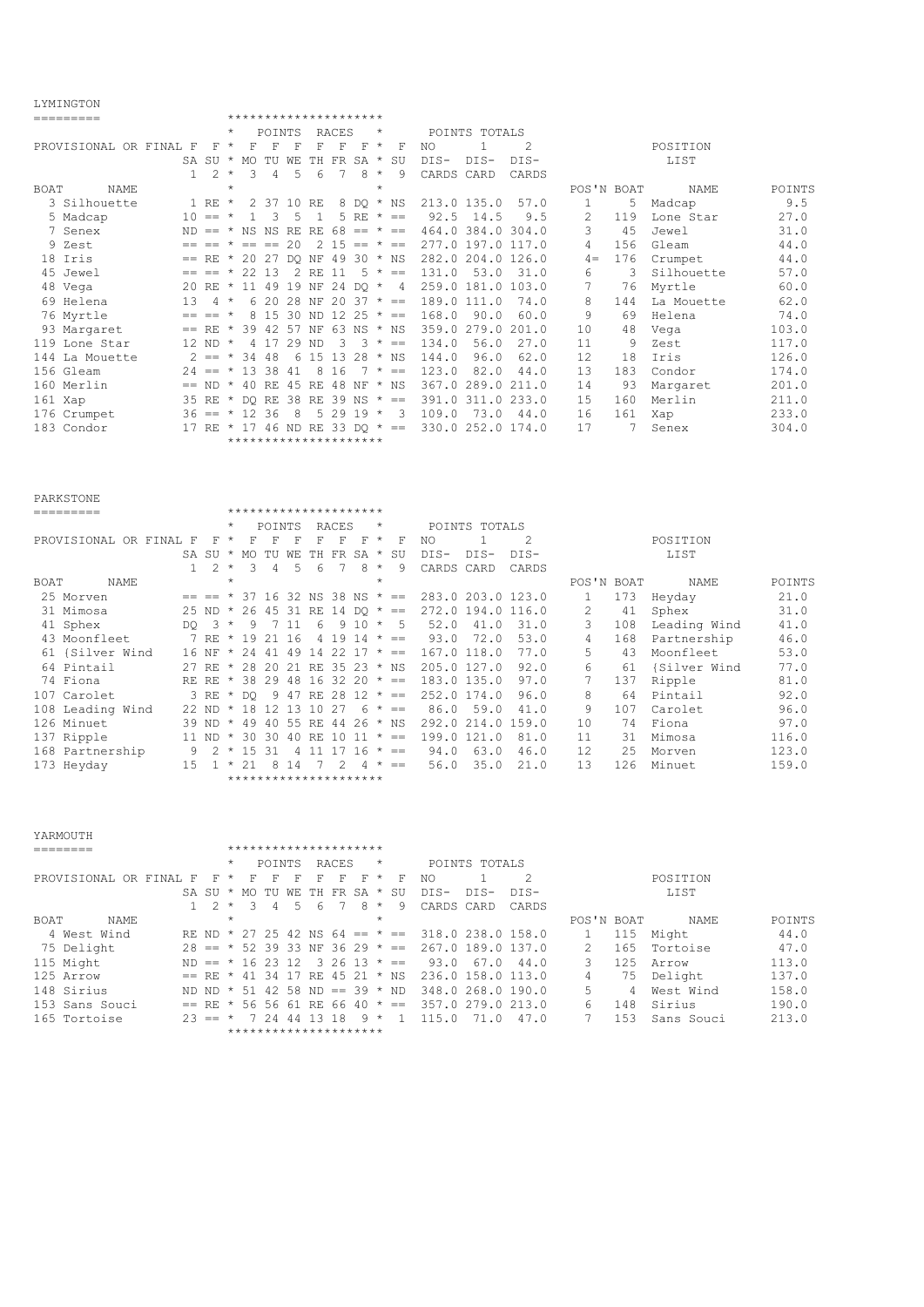# LIFEBOAT SPOONS

|      | TILEPORI PROOMS               |     |                                                                       |         |            |              |            |                              |            |                       |         |                                |                                                             |                     |                   |            |                |                  |                |
|------|-------------------------------|-----|-----------------------------------------------------------------------|---------|------------|--------------|------------|------------------------------|------------|-----------------------|---------|--------------------------------|-------------------------------------------------------------|---------------------|-------------------|------------|----------------|------------------|----------------|
|      | ---------------               |     |                                                                       |         |            |              |            | *********************        |            |                       |         |                                |                                                             | POINTS TOTALS       |                   |            |                |                  |                |
|      | PROVISIONAL OR FINAL F        |     | F                                                                     | $\star$ | F          | POINTS<br>F  | – F        | F                            | RACES<br>F |                       | $F$ *   | F                              | NO                                                          | 1                   | 2                 |            |                | POSITION         |                |
|      |                               |     | SA SU * MO TU WE TH FR SA *                                           |         |            |              |            |                              |            |                       |         | SU                             | DIS-                                                        | DIS-                | DIS-              |            |                | LIST             |                |
|      |                               | 1   | $2 *$                                                                 |         | 3          | 4            | 5          | 6                            | 7          |                       | $8 *$   | 9                              | CARDS CARD                                                  |                     | CARDS             |            |                |                  |                |
| BOAT | NAME                          |     |                                                                       | $\star$ |            |              |            |                              |            |                       | $\star$ |                                |                                                             |                     |                   | POS'N BOAT |                | NAME             | POINTS         |
|      | 3 Silhouette                  |     | $1 RE*$                                                               |         |            |              | 2 37 10 RE |                              |            | 8 DQ * NS             |         |                                |                                                             | 213.0 135.0         | 57.0              | 1          | 16             | Mystery          | 3.0            |
|      | 7 Senex                       |     | ND == $*$ NS NS RE RE 68 == $*$ ==                                    |         |            |              |            |                              |            |                       |         |                                |                                                             |                     | 464.0 384.0 304.0 | 2          | 41             | Sphex            | 31.0           |
|      | 9 Zest                        |     | $\begin{array}{ccc} \mathbf{m} & \mathbf{m} & \mathbf{m} \end{array}$ |         |            | $* == == 20$ |            |                              |            | $2 15 == * ==$        |         |                                |                                                             |                     | 277.0 197.0 117.0 | $2 =$      | 45             | Jewel            | 31.0           |
|      | 16 Mystery                    |     | $NF == *$                                                             |         | 5          | 1            |            | 1 RE                         | 1          |                       |         | $1 * ==$                       | 86.0                                                        | 8.0                 | 3.0               | 4          | 108            | Leading Wind     | 41.0           |
|      | 20 Puffin                     |     | 43 RE * 55 53 54 NF 58 36 *                                           |         |            |              |            |                              |            |                       |         | $\overline{7}$                 |                                                             |                     | 334.0 256.0 198.0 | 5          | 115            | Might            | 44.0           |
|      | 25 Morven                     |     | $== == * 37 16 32 NS 38 NS * ==$                                      |         |            |              |            |                              |            |                       |         |                                |                                                             |                     | 283.0 203.0 123.0 | $5 =$      | 176            | Crumpet          | 44.0           |
|      | 26 Joanna                     |     | 41 == * 45 59 18 RE 42 RE * ==                                        |         |            |              |            |                              |            |                       |         |                                |                                                             |                     | 320.0 242.0 164.0 | 7          | 168            | Partnership      | 46.0           |
|      | 30 Onward                     |     | $==$ RE * 50 55 RE 18 37 33 * ==                                      |         |            |              |            |                              |            |                       |         |                                |                                                             |                     | 271.0 193.0 138.0 | 8          | 43             | Moonfleet        | 53.0           |
|      | 31 Mimosa                     |     | 25 ND * 26 45 31 RE 14 DQ * ==                                        |         |            |              |            |                              |            |                       |         |                                |                                                             |                     | 272.0 194.0 116.0 | 9          | 3              | Silhouette       | 57.0           |
|      | 32 Ibex                       |     | $== == * == NS == RE == DQ * ==$                                      |         |            |              |            |                              |            |                       |         |                                |                                                             |                     | 476.0 396.0 316.0 | 10         | 181            | Extravagance     | 59.0           |
|      | 37 Ariel                      |     | 45 ND * 46 33 NS RE 40 ND * ND                                        |         |            |              |            |                              |            |                       |         |                                |                                                             |                     | 355.0 275.0 197.0 | 11         | 76             | Myrtle           | 60.0           |
|      | 41 Sphex                      | DO. | $3*$                                                                  |         | 9          |              | 7 11       | 6                            |            | $910 *$               |         | 5                              | 52.0                                                        | 41.0                | 31.0              | $11 =$     | 103            | Minx             | 60.0           |
|      | 43 Moonfleet                  |     | 7 RE                                                                  |         |            | * 19 21 16   |            |                              |            | 4 19 14 $* ==$        |         |                                | 93.0                                                        | 72.0                | 53.0              | 13         | 144            | La Mouette       | 62.0           |
|      | 45 Jewel                      |     |                                                                       |         | $* 22 13$  |              |            | 2 RE 11                      |            |                       |         | $5 * ==$                       | 131.0                                                       | 53.0                | 31.0              | 14         | 69             | Helena           | 74.0           |
|      | 48 Vega                       | 20  | RE                                                                    | $\star$ |            |              |            | 11 49 19 NF 24 DQ *          |            |                       |         | 4                              |                                                             |                     | 259.0 181.0 103.0 | 15         | 137            | Ripple           | 81.0           |
|      | 51 Athena II                  |     | $=$ $=$ $+$                                                           |         |            |              |            | 57 RE 46 RE 53 41 $* ==$     |            |                       |         |                                |                                                             |                     | 353.0 275.0 197.0 | 16         | 52             | Anitra           | 84.0           |
|      | 52 Anitra                     |     | 5 NF                                                                  | $\star$ |            |              |            | 33 22 50 NF 21               |            |                       |         | 8 * ND                         |                                                             | 212.0 134.0         | 84.0              | 17         | 179            | Rooster          | 89.0           |
|      | 54 Lark                       | 30  | ND * 23 17 27 RE 43 ND * ==                                           |         |            |              |            |                              |            |                       |         |                                |                                                             |                     | 266.0 188.0 110.0 | 18         | 64             | Pintail          | 92.0           |
|      | 64 Pintail                    |     | 27 RF                                                                 | $\star$ | 28         | 20           |            | 21 RE 35 23 * NS             |            |                       |         |                                |                                                             | 205.0 127.0         | 92.0              | 19         | 107            | Carolet          | 96.0           |
|      | 69 Helena                     | 13  |                                                                       | $4 *$   | 6          |              |            | 20 28 NF 20 37 $* ==$        |            |                       |         |                                |                                                             | 189.0 111.0         | 74.0              | 20         | 74             | Fiona            | 97.0           |
|      | 71 Wenda                      |     | 33 ND * 48                                                            |         |            |              |            | 54 DQ RE ND NS $* ==$        |            |                       |         |                                |                                                             |                     | 416.0 336.0 258.0 | 21         | 48             | Vega             | 103.0          |
|      | 74 Fiona                      |     | RE RE                                                                 |         |            |              |            | * 38 29 48 16 32 20 * ==     |            |                       |         |                                |                                                             | 183.0 135.0         | 97.0              | 22         | 141            | Madame X         | 109.0          |
|      | 75 Delight                    | 28  | $=$ $+$                                                               |         | 52         |              |            | 39 33 NF 36 29 $* ==$        |            |                       |         |                                |                                                             |                     | 267.0 189.0 137.0 | 23         | 54             | Lark             | 110.0          |
|      | 76 Myrtle                     |     | $== = =$                                                              | $\star$ |            |              |            | 8 15 30 ND 12 25 * ==        |            |                       |         |                                | 168.0                                                       | 90.0                | 60.0              | 24         | 31             | Mimosa           | 116.0          |
|      | 79 Snooks                     | ND. | ND                                                                    |         | $\star$ == |              |            |                              |            | $38 *$                |         | 8                              |                                                             |                     | 438.0 358.0 278.0 | 25         | 9              | Zest             | 117.0          |
|      | 81 Sapphire                   |     | $== = =$                                                              | $\star$ |            |              |            | $NS == NS == == 35 * ==$     |            |                       |         |                                | 435.0 355.0 275.0                                           |                     |                   | 26         | 172            | Lizz Whizz       | 121.0          |
|      | 93 Margaret                   |     | $==$ RE                                                               | $\star$ |            |              |            | 39 42 57 NF 63 NS * NS       |            |                       |         |                                |                                                             |                     | 359.0 279.0 201.0 | 27         | 25             | Morven           | 123.0          |
|      | 103 Minx                      | 3   | 38 RE                                                                 |         |            | $* 25 11 15$ |            |                              |            | 9 34 RE * NS          |         |                                | 172.0                                                       | 94.0<br>252.0 174.0 | 60.0<br>96.0      | 28<br>29   | 75<br>30       | Delight          | 137.0<br>138.0 |
|      | 107 Carolet                   |     | RE<br>22 ND * 18 12 13 10 27                                          |         | * DO       |              |            | 9 47 RE 28 12 $* ==$         |            |                       |         | $6 * ==$                       | 86.0                                                        | 59.0                | 41.0              | 30         | 126            | Onward<br>Minuet | 159.0          |
|      | 108 Leading Wind<br>112 Xebec |     | 37 ND * NS == == ND 25 NS * ==                                        |         |            |              |            |                              |            |                       |         |                                |                                                             |                     | 423.0 343.0 263.0 | 31         | 177            | Relaxation       | 163.0          |
|      | 113 Exodus                    |     | 42 ND * 54 RE 60 ND 54 ND * ==                                        |         |            |              |            |                              |            |                       |         |                                |                                                             |                     | 402.0 324.0 246.0 | 32         | 26             | Joanna           | 164.0          |
|      | 115 Might                     |     | $ND == * 16$                                                          |         |            | 23 12        |            |                              | 3 26       | $13 * ==$             |         |                                | 93.0                                                        | 67.0                | 44.0              | 33         | 124            | Kathleen         | 167.0          |
|      | 117 X-Ray                     |     | $ND == * ND 58 59 == ND ND * 6$                                       |         |            |              |            |                              |            |                       |         |                                |                                                             |                     | 431.0 351.0 273.0 | 34         | 127            | Wight Hare       | 172.0          |
|      | 124 Kathleen                  |     | 8 ND * DO 44 DO RE 30 15 * ND                                         |         |            |              |            |                              |            |                       |         |                                |                                                             |                     | 323.0 245.0 167.0 | 35         | 183            | Condor           | 174.0          |
|      | 126 Minuet                    |     | 39 ND                                                                 |         |            |              |            | * 49 40 55 RE 44 26 * NS     |            |                       |         |                                |                                                             |                     | 292.0 214.0 159.0 | 36         | 148            | Sirius           | 190.0          |
|      | 127 Wight Hare                |     | RE RE                                                                 |         |            |              |            | * 43 ND 56 RE 46 27 * ==     |            |                       |         |                                |                                                             |                     | 328.0 250.0 172.0 | 37         | 146            | Caprice          | 195.0          |
|      | 137 Ripple                    |     | 11 ND                                                                 |         |            |              |            | $*$ 30 30 40 RE 10 11 $* ==$ |            |                       |         |                                |                                                             | 199.0 121.0         | 81.0              | 38         | 37             | Ariel            | 197.0          |
|      | 141 Madame X                  |     | 34 RE * 35 28 24 NF 50 22 * ==                                        |         |            |              |            |                              |            |                       |         |                                |                                                             |                     | 237.0 159.0 109.0 | $38 -$     | 51             | Athena II        | 197.0          |
|      | 143 Skiffle                   |     | 44 ND * DQ NS RE NS 65 NS * NS                                        |         |            |              |            |                              |            |                       |         |                                |                                                             |                     | 461.0 381.0 301.0 | 40         | 20             | Puffin           | 198.0          |
|      | 144 La Mouette                |     | $2 =$ $*$                                                             |         | 34         | -48          |            | 6 15 13 28 *                 |            |                       |         | ΝS                             | 144.0                                                       | 96.0                | 62.0              | 41         | 93             | Margaret         | 201.0          |
|      | 146 Caprice                   |     | 32 DO * 31 61 51 ND 52 NS * ==                                        |         |            |              |            |                              |            |                       |         |                                |                                                             |                     | 353.0 273.0 195.0 | 42         | 180            | Fearless         | 209.0          |
|      | 148 Sirius                    |     | ND ND * 51 42 58 ND == 39 * ND                                        |         |            |              |            |                              |            |                       |         |                                |                                                             |                     | 348.0 268.0 190.0 | 43         | 151            | Xanadu           | 211.0          |
|      | 149 Skua                      |     | 31 RE * 36 NS 53 RE 59 NS * ==                                        |         |            |              |            |                              |            |                       |         |                                |                                                             |                     | 386.0 306.0 226.0 | $43=$      | 160            | Merlin           | 211.0          |
|      | 151 Xanadu                    |     |                                                                       |         |            |              |            |                              |            |                       |         |                                | $==$ ND * 42 35 ND ND 56 == * == 369.0 289.0 211.0          |                     |                   | 45         | 153            | Sans Souci       | 213.0          |
|      | 153 Sans Souci                |     |                                                                       |         |            |              |            |                              |            |                       |         |                                | == RE * 56 56 61 RE 66 40 * == 357.0 279.0 213.0            |                     |                   | 46         | 149            | Skua             | 226.0          |
|      | 160 Merlin                    |     |                                                                       |         |            |              |            |                              |            |                       |         |                                | $==$ ND * 40 RE 45 RE 48 NF * NS 367.0 289.0 211.0          |                     |                   | 47         | 161            | Xap              | 233.0          |
|      | 161 Xap                       |     |                                                                       |         |            |              |            |                              |            |                       |         |                                | 35 RE * DQ RE 38 RE 39 NS * == 391.0 311.0 233.0            |                     |                   | 48         | 113            | Exodus           | 246.0          |
|      | 168 Partnership               |     | 9 2 $\times$ 15 31 4 11 17 16 $\times$ ==                             |         |            |              |            |                              |            |                       |         |                                |                                                             |                     | 94.0 63.0 46.0    | 49         | 71             | Wenda            | 258.0          |
|      | 172 Lizz Whizz                |     |                                                                       |         |            |              |            |                              |            |                       |         |                                | $4 == * DQ 14 23 RE 6 DQ * ND 277.0 199.0 121.0$            |                     |                   | 50         | 112            | Xebec            | 263.0          |
|      | 176 Crumpet                   |     |                                                                       |         |            |              |            |                              |            |                       |         |                                | $36 == * 12$ 36 8 5 29 19 * 3 109.0 73.0 44.0               |                     |                   | 51         | 117            | X-Ray            | 273.0          |
|      | 177 Relaxation                |     |                                                                       |         |            |              |            |                              |            |                       |         | RE RE * 58 51 22 NF 76 32 * == |                                                             |                     | 317.0 239.0 163.0 | 52         |                | 81 Sapphire      | 275.0          |
|      | 179 Rooster                   |     |                                                                       |         |            |              |            |                              |            |                       |         |                                | $26$ 5 $\star$ 29 26 3 ND 47 31 $\star$ == 214.0 136.0 89.0 |                     |                   | 53         | 79             | Snooks           | 278.0          |
|      | 180 Fearless                  |     |                                                                       |         |            |              |            |                              |            |                       |         |                                | $52 == * 44$ 32 RE RE 55 DQ * == 365.0 287.0 209.0          |                     |                   | 54         | 143            | Skiffle          | 301.0          |
|      | 181 Extravagance              |     |                                                                       |         |            |              |            |                              |            |                       |         |                                | $21 == * 14 10 35 12 23 D0 * == 172.0 94.0 59.0$            |                     |                   | 55         | $\overline{7}$ | Senex            | 304.0          |
|      | 183 Condor                    |     |                                                                       |         |            |              |            |                              |            | ********************* |         |                                | 17 RE * 17 46 ND RE 33 DQ * == 330.0 252.0 174.0            |                     |                   | 56         | 32             | Ibex             | 316.0          |

# VETERAN'S CUP I

| VETERAN'S CUP I      |          |           |         |                                  |    |        |        |       |             |         |                |            |               |                   |               |    |             |        |
|----------------------|----------|-----------|---------|----------------------------------|----|--------|--------|-------|-------------|---------|----------------|------------|---------------|-------------------|---------------|----|-------------|--------|
|                      |          |           |         | *********************            |    |        |        |       |             |         |                |            |               |                   |               |    |             |        |
|                      |          |           | $\star$ |                                  |    | POINTS |        | RACES |             | $\star$ |                |            | POINTS TOTALS |                   |               |    |             |        |
| PROVISIONAL OR FINAL | F        | F.        | $\star$ | F                                | F  | F      | F      | F     | F           | $\star$ | F              | NO         |               |                   |               |    | POSITION    |        |
|                      |          | SA SU *   |         | MO.                              | TU | WE TH  |        | FR    | SA *        |         | SU             | DTS-       | DTS-          | DTS-              |               |    | LIST        |        |
|                      |          | $2 *$     |         | -3.                              | 4  | 5      | 6      |       | 8           | $\star$ | 9.             | CARDS CARD |               | CARDS             |               |    |             |        |
| BOAT<br>NAME         |          |           | $\star$ |                                  |    |        |        |       |             | $\star$ |                |            |               |                   | POS'N BOAT    |    | <b>NAME</b> | POINTS |
| 5 Madcap             |          | $10 == *$ |         |                                  | 3. | .5.    |        |       | 5 RE $* ==$ |         |                |            | $92.5$ 14.5   | 9.5               |               | 16 | Mystery     | 3.0    |
| 7 Senex              | ND.      |           |         | $== * NS NS RE RE$               |    |        |        |       | $68 =$      |         | $\star$ $==$   |            |               | 464.0 384.0 304.0 | $\mathcal{L}$ | 5. | Madcap      | 9.5    |
| 16 Mystery           |          | $NF == *$ |         | - 5                              |    |        | $1$ RE |       |             |         | $\star$ $==$   | 86.0       | 8.0           | 3.0               | 3             | 18 | Iris        | 126.0  |
| 18 Iris              |          |           |         | $==$ RE * 20 27 DO NF 49 30 * NS |    |        |        |       |             |         |                |            |               | 282.0 204.0 126.0 | 4             | 30 | Onward      | 138.0  |
| 20 Puffin            |          |           |         | 43 RE * 55 53 54 NF 58 36 *      |    |        |        |       |             |         | $\overline{7}$ |            |               | 334.0 256.0 198.0 | 5.            | 26 | Joanna      | 164.0  |
| 26 Joanna            | $41 =$   |           | $\star$ | 45 59 18 RE                      |    |        |        | 42 RE |             |         | $\star$ $=$    |            |               | 320.0 242.0 164.0 | 6             | 20 | Puffin      | 198.0  |
| 30 Onward            | $==$ RF. |           | $\star$ | 50 55 RE 18                      |    |        |        | -37   | -33         |         | $\star$ $==$   |            |               | 271.0 193.0 138.0 |               |    | Senex       | 304.0  |
|                      |          |           |         | *********************            |    |        |        |       |             |         |                |            |               |                   |               |    |             |        |